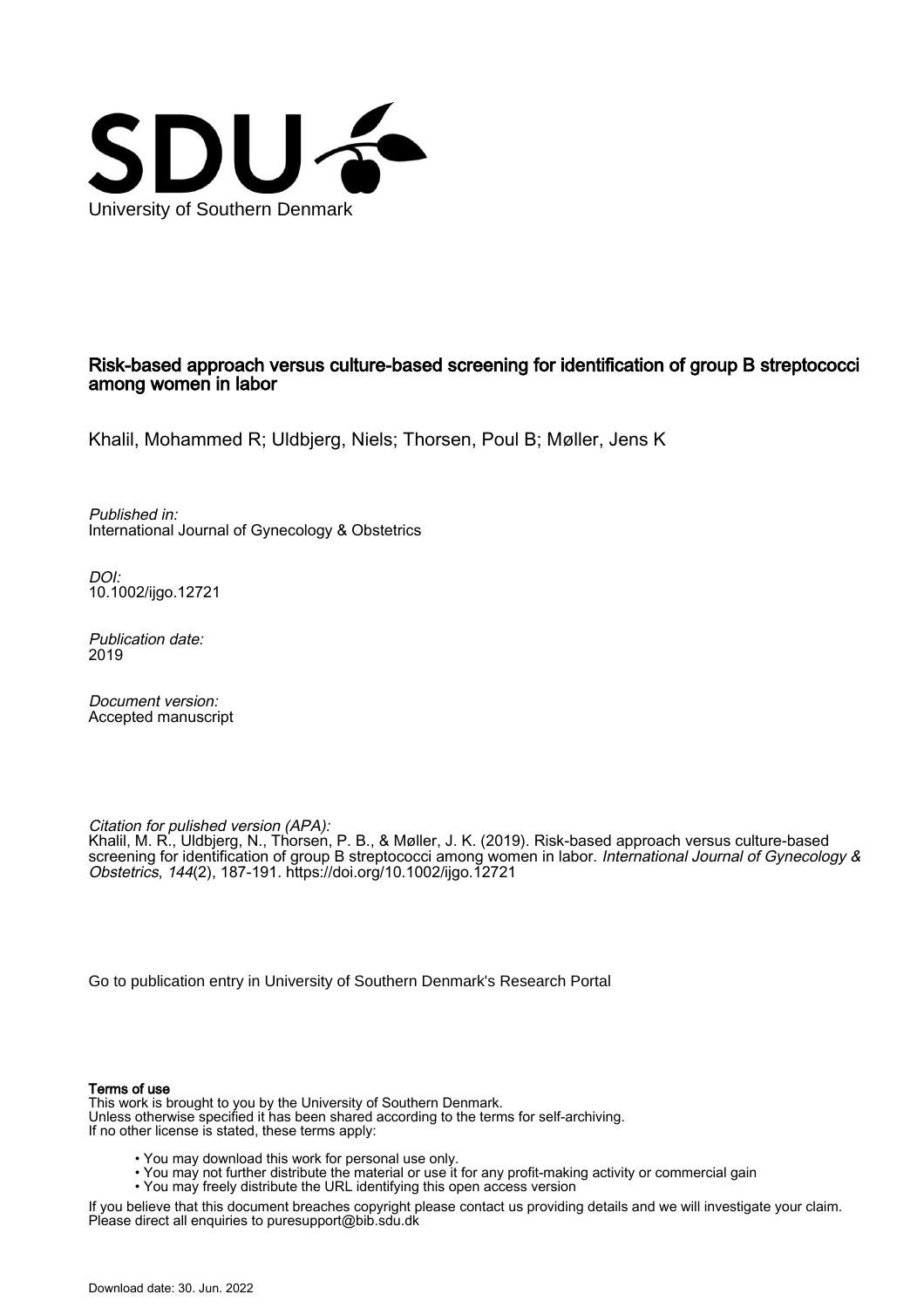

Article Type: Clinical Article

CLINICAL ARTICLE

# **Risk-based approach versus culture-based screening for identification of group B streptococci among women in labor**

Mohammed R. Khalil  $1^*$ , Niels Uldbjerg  $^2$ , Poul B. Thorsen  $^3$ , Jens K. Møller  $^4$ .

<sup>1</sup> Department of Obstetrics and Gynecology, Lillebaelt Hospital, Kolding, Denmark

 $2$  Department of Obstetrics and Gynecology, Aarhus University Hospital, Aarhus, Denmark.

<sup>3</sup> Research Unit for Gynecology and Obstetrics, Department of Clinical Research, University of Southern Denmark, Odense, Denmark.

<sup>4</sup> Department of Clinical Microbiology, Lillebaelt Hospital, Vejle, Denmark.

\* Corresponding author: Mohammed R. Khalil

Department of Obstetrics and Gynecology, Lillebaelt Hospital, Kolding, Sygehusvej 27, 6000 Kolding, Denmark.

E-mail: mohammed.khalil@rsyd.dk

**Synopsis**: Culture-based screening had a higher detection rate than the risk-based approach for the identification of group B streptococci in women in labor.

**Keywords**: Antibiotic prophylaxis; Culture-screening strategy; Early-onset neonatal infection; Group B streptococci; Intrapartum colonization; Risk-based approach.

# **ABSTRACT**

Objective: To compare a risk-based and culture-based screening approach for identification of group B streptococci (GBS) vaginal colonization using an intrapartum **Solution Business Author:**<br>
Mohammed R. Khalil<br>
<sup>1</sup> Department of Obstet<br>
<sup>2</sup> Department of Obstet<br>
Denmark.<br>
<sup>3</sup> Research Unit for Gyr<br>
University of Southern I<br>
<sup>4</sup> Department of Clinica<br>
<br>
Corresponding author<br>
Departm rectovaginal culture as the reference standard.

This is the author manuscript accepted for publication and has undergone full peer review but has not been through the copyediting, typesetting, pagination and proofreading process, which may lead to differences between this version and the [Version of Record.](https://doi.org/10.1002/ijgo.12721) Please cite this article a[s doi: 10.1002/ijgo.12721](https://doi.org/10.1002/ijgo.12721)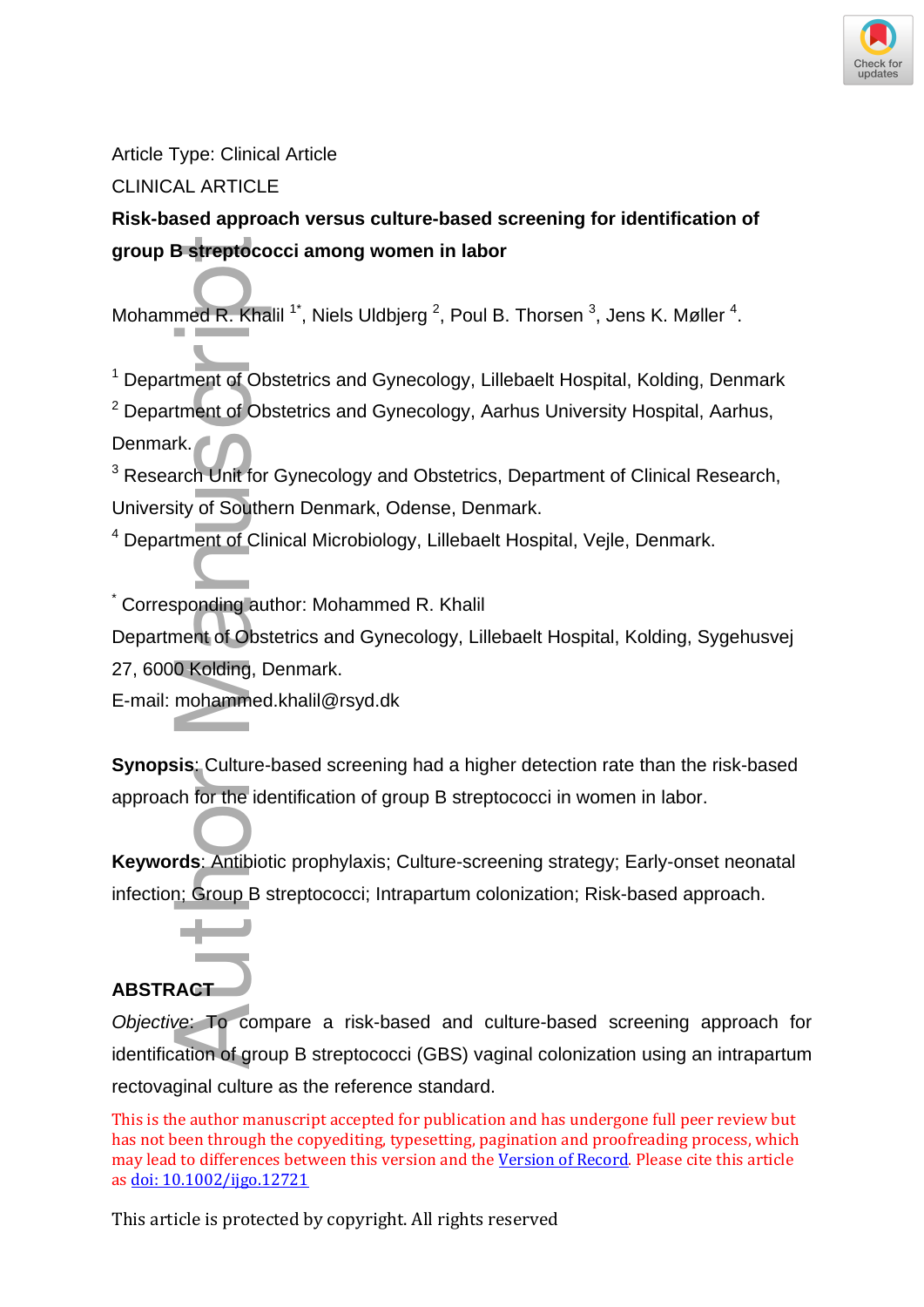Methods: Pregnant women attending the prenatal clinic at Lillebaelt Hospital, Kolding, Denmark, between April 1, 2013, and June 30, 2014, were invited to participate in a prospective observational study. For prepartum culture-based screening, vaginal and rectal culture samples were obtained, and for reference, standard, paired vaginal and rectal culture samples were collected during labor. Risk factors for risk-based screening were previous early-onset GBS, GBS bacteriuria during pregnancy, maternal temperature ≥38.0°C intrapartum, and rupture of membranes for more than 18 hours.

Results: The intrapartum rectovaginal GBS colonization rate was 30% (32/108) among participants with risk factors, and 15% (123/794) among participants without risk factors. Culture-based screening demonstrated a sensitivity, specificity, positive predictive value, negative predictive value, and positive likelihood ratio in predicting intrapartum GBS carriage of 78% (95% confidence interval [CI] 71–84), 95% (95%CI 94–97), 78% (95%CI 70–84), 95% (95%CI 94–97), and 17 (95%CI 12–23), respectively; for risk-based screening, these values were 21% (95%CI 15–28), 90% (95%CI 87–92), 30% (95%CI 22–38), 85% (95%CI 83–86), and 2 (95%CI 1–3), respectively.

Conclusions: Culture-based screening performed considerably better than the riskbased screening in identifying intrapartum GBS colonization.



## **1. Introduction**

This article is protected by copyright. All rights reserved Early-onset neonatal sepsis is a leading cause of mortality and morbidity in neonates [1, 2]. Group B streptococcus (GBS, Streptococcus agalactiae or Lancefield group B streptococcus) is the major cause of severe early-onset group B streptococcal infection (EOGBS) in neonates, defined as GBS acquired before seven days of age [3, 4]. EOGBS is associated with manifestations of severe disease such as respiratory distress, pneumonia, sepsis, and meningitis within the first 24 to 48 hours of life [5]. The most important risk factor for EOGBS is vaginal colonization, causing vertical transmission of bacteria to the fetus during labor and delivery [6]. Therefore, identification of pregnant women colonized with GBS is essential in the prevention of EOGBS. The incidence of EOGBS ranges from 0.5 to 3.0 per 1000 live births with a standard, paired vaginal and rectal culture samples were collected during labor. For fast-based screening were previous early-onset GBS, GBS bacteriuria<br>during pregnamey, maternal temperature 238.0°C intrapartum, and ruptu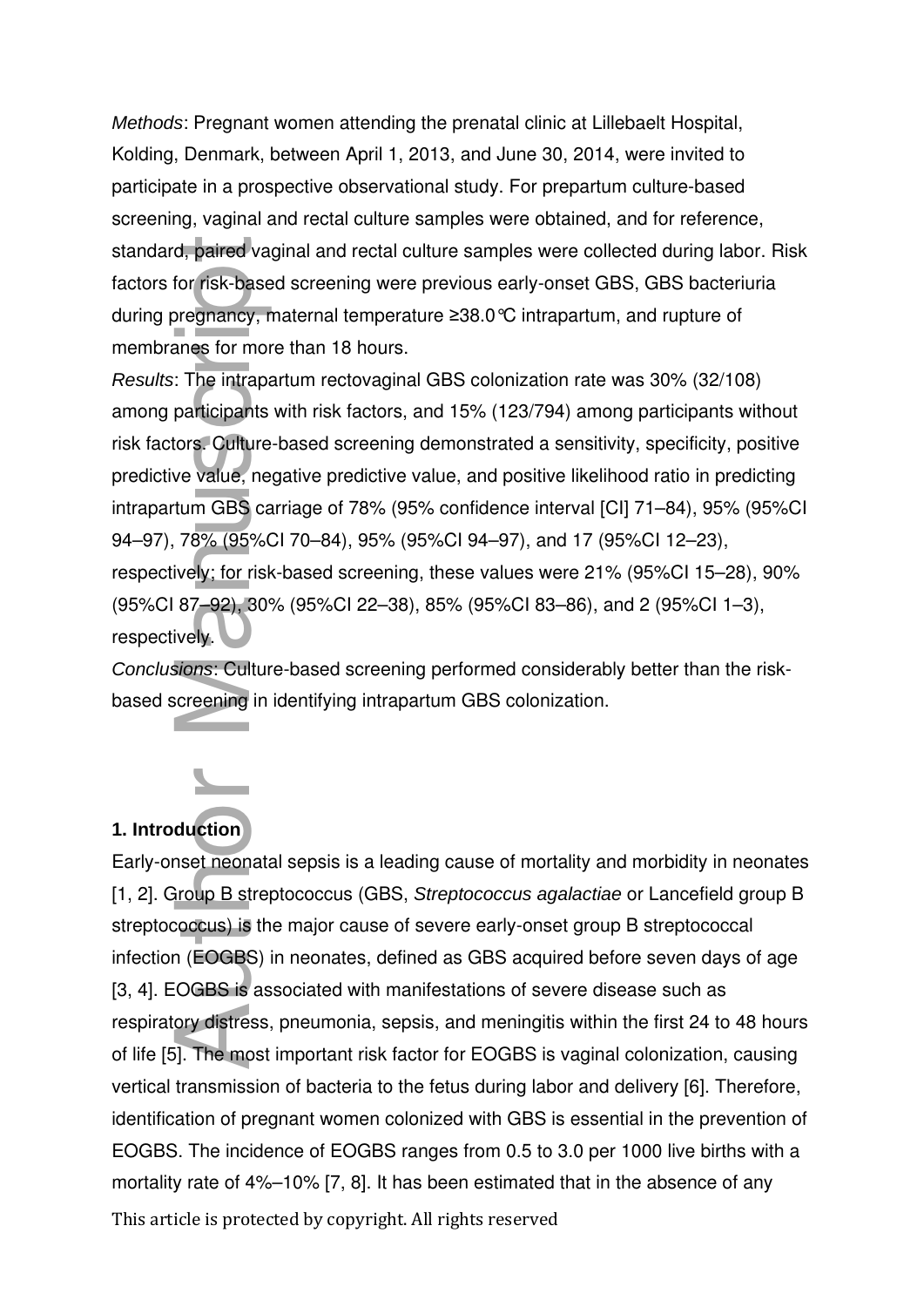intervention, approximately 50% of neonates born to colonized mothers become colonized and 1%–2% of them progress to develop invasive disease [9, 10].

Guidelines outline two strategies for the identification of women in labor who should be offered intrapartum antibiotic prophylaxis (IAP): the risk-based approach and the culture-based screening approach [1]. The Royal College of Obstetricians and Gynaecologists (RCOG) recommend IAP only to women in labor with a risk factor (previous neonate with EOGBS, GBS bacteriuria during the current pregnancy, temperature >38°C, rupture of membranes (ROM) for more than 18 hours, or delivery at less than 37 weeks of pregnancy) claiming that 66% of EOGBS neonates are born to mothers with one or more of these risk factors [2, 3]. The Centers for Disease Control and Prevention, USA, (CDC), on the other hand, recommend screening at 35 to 37 weeks of pregnancy for GBS rectovaginal colonization as they found that the culture-screening approach was more than 50% more effective than the risk-based approach in preventing EOGBS disease [4]. In the USA, the introduction of this strategy was associated with a decrease in EOGBS incidence from 1.7 to 0.26 cases per 1000 births [5]. In Denmark the EOGBS incidence is as low as 0.2 per 1000 births, even though prevention is based on the risk-based approach alone [6]. be offered intrapartum antibiotic prophylaxis (IAP): the risk-based approach and trutture-based corotoning approach [1]. The Royal College of Costetivicias and<br>Cynaecologies freCOQ) recomment IAP rolly to women in labor wi

To our knowledge, the risk-based approach and the culture-based screening approach have never been compared in countries where only the risk-based approach is recommended. Using intrapartum rectovaginal culture for GBS as the gold standard, the aim of the present study was therefore to compare the performance of the risk-based approach with the culture-based screening approach in predicting rectovaginal colonization with GBS in a Danish cohort of unselected pregnant women.

### **2. Material and methods**

This article is protected by copyright. All rights reserved Women attending the prenatal clinic at Lillebaelt Hospital, Kolding, Denmark (approximately 3200 deliveries per year) at 29 weeks of pregnancy between April 1, 2013, and June 30, 2014, were invited to join a prospective observational study. Studies of this population have been published previously [7, 8]. Detailed information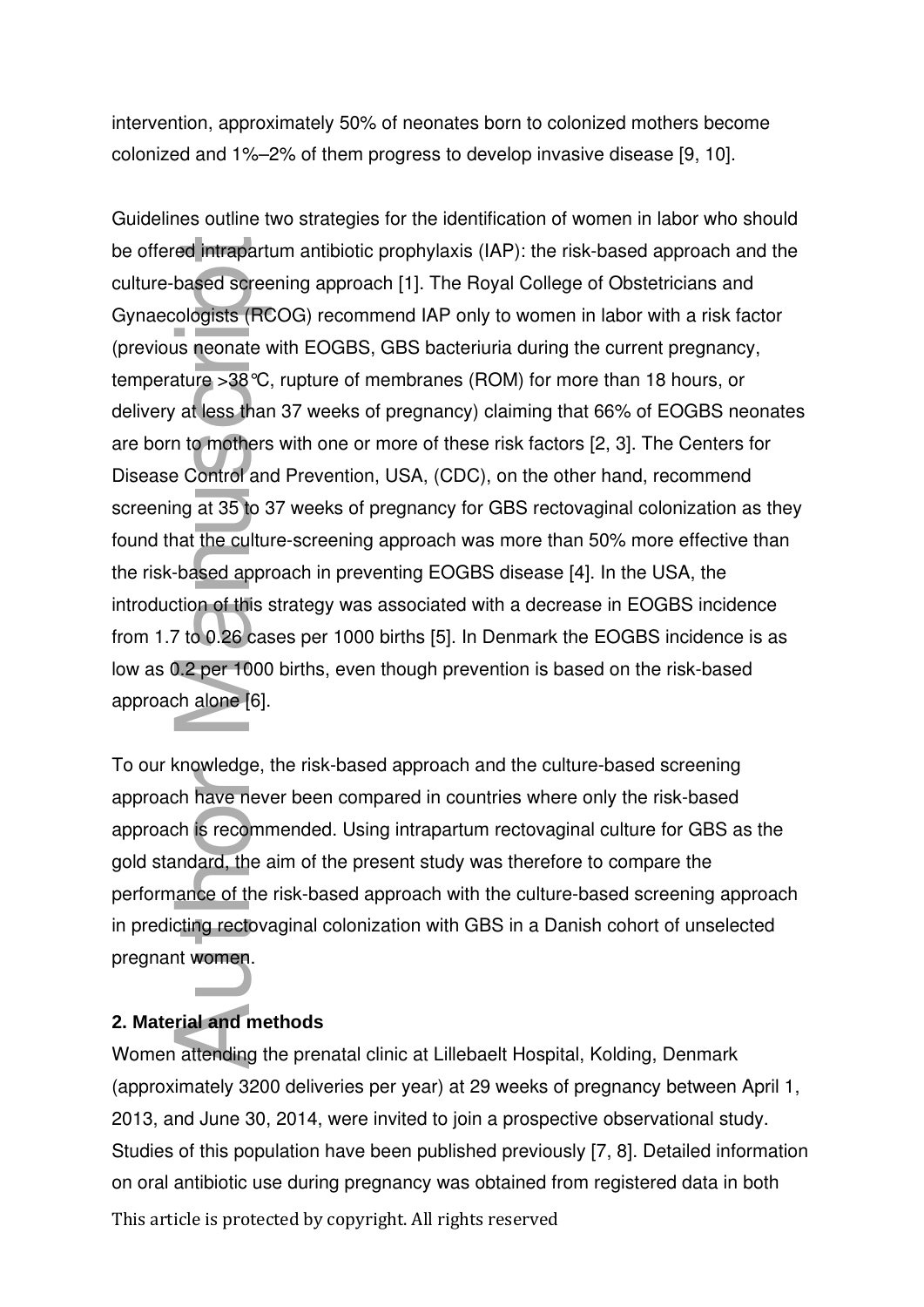hospital medical records and the Danish Medical Agency's Register of nonhospitalized patient use, which included records on all drug prescriptions filled at any Danish pharmacy. All participants gave both written and verbal informed consent before the study began. The study was approved by the Regional Scientific Ethical Committees for Southern Denmark and the Danish Data Protection Agency.

Exclusion criteria were women who were treated with antibiotics after 35 weeks of pregnancy, women with preterm labor (before 37+0 weeks of pregnancy), women aged under 18 years, and women with a communication barrier.

The attending midwives on the delivery ward recorded the presence of risk factors for EOGBS: bacteriuria during current pregnancy, previous neonate with EOGBS, temperature above 38.0 °C during labor, and ROM for more than 18 hours.

At 35–37 weeks of pregnancy, the participants obtained a self-administered vaginal and rectal swab (E-Swab, Copan Diagnostics, Brescia, Italy) sample for GBS culture during a planned visit to the outpatient clinic [9, 10]. The participants were instructed on how to use the swabs correctly by written information, simple illustrations, and two instructional videos. The vaginal swab was rotated 1.5–2 cm inside the vagina, and the rectal swab 1.5–2 cm beyond the anal sphincter. During labor, vaginal and rectal swab samples (reference standard) were obtained by a midwife.

All samples were collected using nylon flocked swabs submerged separately into 1 mL of E-Swab transport medium (E-Swab, Copan Diagnostics, Brescia, Italy).

Samples were cultured immediately on arrival at the laboratory; if received after 8:00PM, they were kept at 4 °C until the next morning. Direct plating of the specimen was performed by streaking the E-Swab specimen on a selective Granada agar plate. The vaginal and rectal swab samples from the participant were seeded on different sides of the same Granada agar plate (BioMérieux, Spain). The Granada agar plates were incubated immediately after seeding in a  $CO<sub>2</sub>$ -containing atmosphere at 35°C. The results of the paired vaginal and rectal samples were Committees for Southern Denmark and the Dar<br>Exclusion criteria were women who were treate<br>pregnancy, women with preterm labor (before 3<br>aged under 18 years, and women with a commi<br>The attending midwives on the delivery war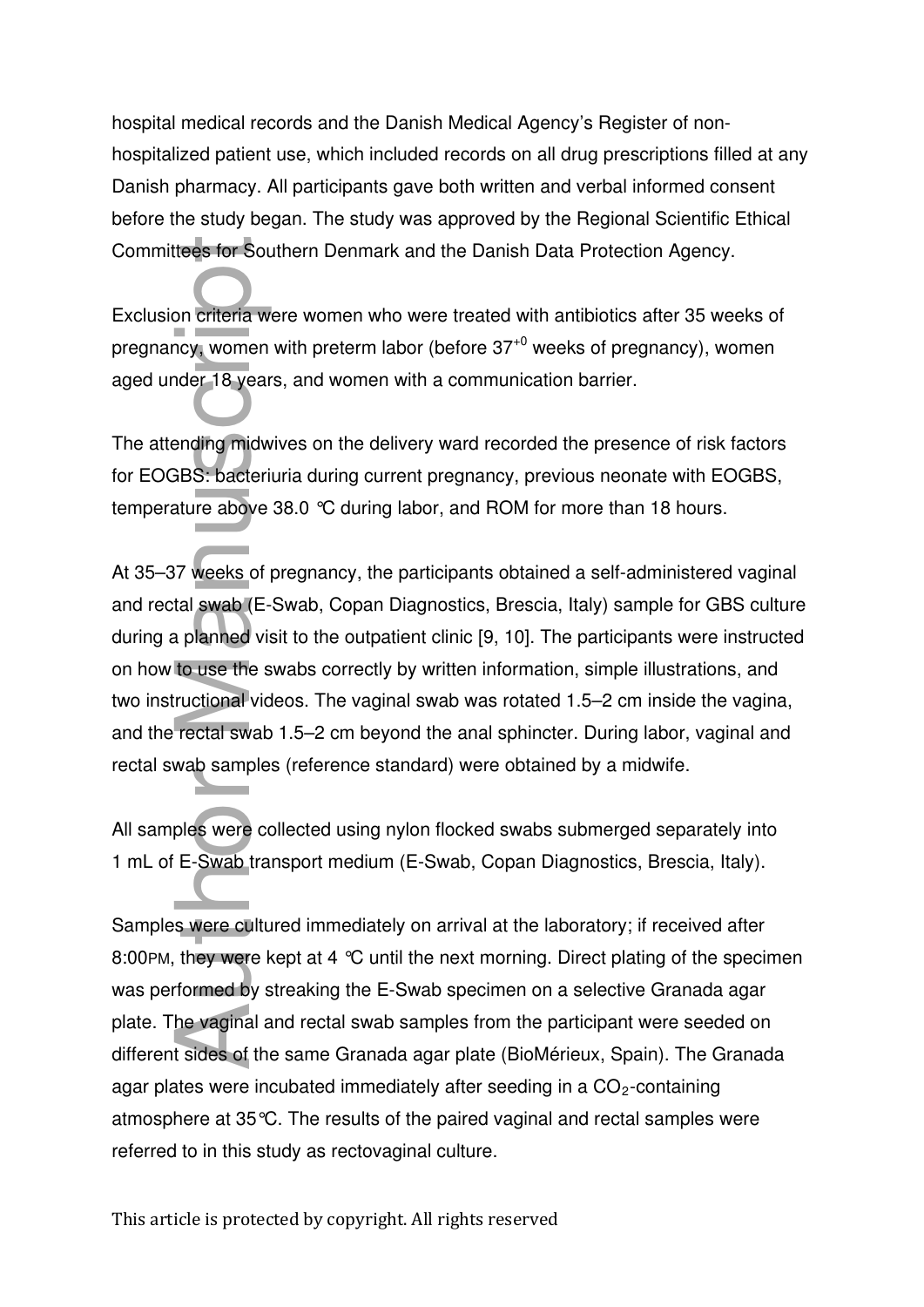All samples were analyzed at the Department of Clinical Microbiology, Lillebaelt Hospital, Vejle, Denmark. All GBS-like colonies (identified by their orange color on Granada agar plates) were routinely confirmed as Streptococcus agalactiae using the Microflex LT MALDI-TOF system (Bruker Daltonik, Germany).

STATA Statistics/Data Analysis software version 14 (StataCorp LP, College Station, TX, USA) was used for the statistical analysis. Sensitivity, specificity, positive predictive values (PPV), negative predictive values (NPV), and positive likelihood ratio (LH<sup>+</sup>), including 95% confidence intervals (CI), were calculated for prepartum GBS screening using the intrapartum culture of a rectovaginal swab sample as the gold standard.

#### **3. Results**

Of the 2343 women invited to participate in the present study, 902 women were enrolled (Figure 1).

Using the risk-based approach, among the 902 participants (Table 1), 12% (108) had one or more risk factors for EOGBS, and 17% (155) had rectovaginal colonization of GBS during labor (Table 2). This GBS colonization rate was 30% (32/108) among those with risk factors and 15% among those without risk factors (123/794), giving an OR of 2.3 (95% CI 1.5–3.6). Altogether, the risk-based approach provided a sensitivity of 21% (32/155), a specificity of 90% (671/747), PPV of 30% (32/108), NPV of 85% (671/794), and LH<sup>+</sup> of 2 (Table 3). Of note, 63% of the participants with GBS bacteriuria during pregnancy had rectovaginal GBS colonization during labor (Table 2). STATA Statistics/Data Analysis software version 14 (StataC<br>TX, USA) was used for the statistical analysis. Sensitivity, stratic<br>predictive values (PPV), negative predictive values (NPV), a<br>ratio (LH'), including 95% confid

Using the culture-based approach, the rectovaginal culture for GBS at 35 to 37 weeks of pregnancy was positive in 17% (n=156) of the cohort giving a sensitivity of 78% (n=121), a specificity of 95%, PPV of 78%, NPV of 95%, and LH<sup>+</sup> of 17, using intrapartum rectovaginal GBS culture as the reference standard. This gives an OR of 72 (95% CI 43.5-120.5) (Table 3). Prepartum screening showed that 9.0% (81/902) were colonized only in the vagina (sensitivity in predicting intrapartum carriage of GBS: 52%; specificity: 98%), whereas 13% (n=114) were colonized only in the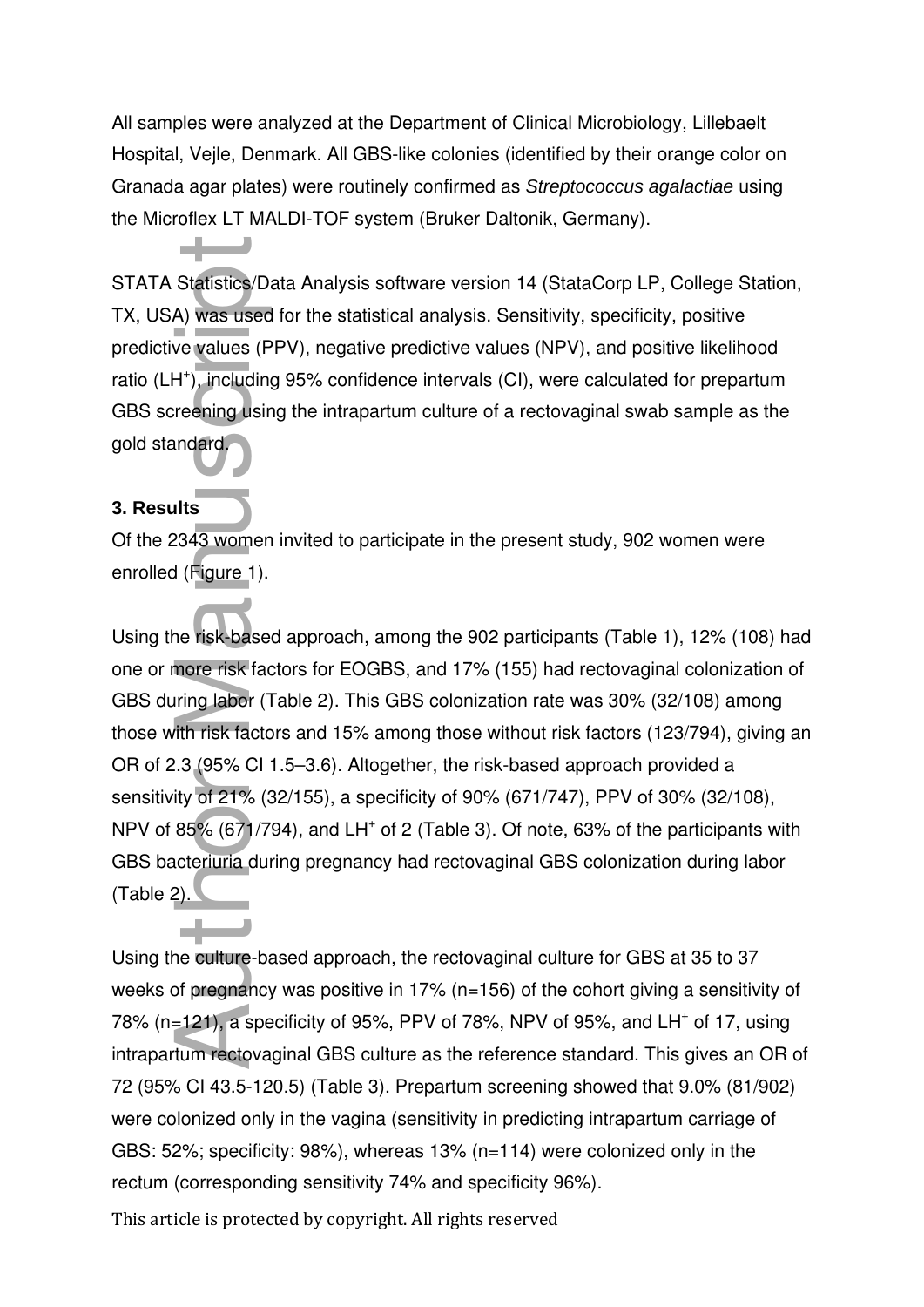#### **4. Discussion**

Examining a Danish cohort of unselected pregnant women, the authors of the present study found that culture-based screening at 35 to 37 weeks of pregnancy performed better than a risk-based approach for prediction of intrapartum rectovaginal colonization with group B streptococci (LH<sup>+</sup> 17 vs 2).

A strength of the present study was that it included a relatively high number (902) of unselected pregnant women, none of whom received antibiotics after 35 weeks of pregnancy. It could be perceived as a limitation that the use of direct plating on Granada agar differs from the standard recommended by CDC of using Lim broth before plating. The difference in the detection rates between the direct plating on the Granada medium and plating after prior Lim broth enrichment is only 4% [11]. Granada medium cannot detect non-hemolytic GBS, thereby potentially decreasing the sensitivity of this culture medium for GBS screening [5]. However, the frequency of non-hemolytic GBS isolates is only 1% among invasive GBS strains [12].

The self-administered swab sampling could also be considered as a limitation; however no significant difference was observed in the number of positive findings between the prepartum vaginal swab samples obtained by the women (n=100) and the intrapartum vaginal swab samples collected by midwives (n=104) (OR 0.96, 95% CI 0.7–1.3, thus supporting the principle of self-administered swab sampling.

To our knowledge, no systematic comparison of a risk-based strategy and a prepartum culture strategy for prediction of intrapartum rectovaginal carriage of GBS had previously been performed in a country at low risk for EOGBS such as Denmark, where the risk-based approach alone has been used to date. The GBS carriage rate in the present study was 17% compared to 10%–29% in other studies [13–16]. This variation could be attributable to differences between populations and the use of different GBS detection methods, especially differences in the use of broth enrichment [15, 17]. The difference between vaginal and rectal culture carriage (9% vs 13%, respectively) at 35 to 37 weeks of pregnancy has also been shown in other performed better than a risk-based approach for prediction of intrapartum<br>rectovaginal conenization with group B streptococci (LH\* 17 vs 2).<br>A strength of the present study was that it included a relatively high number (90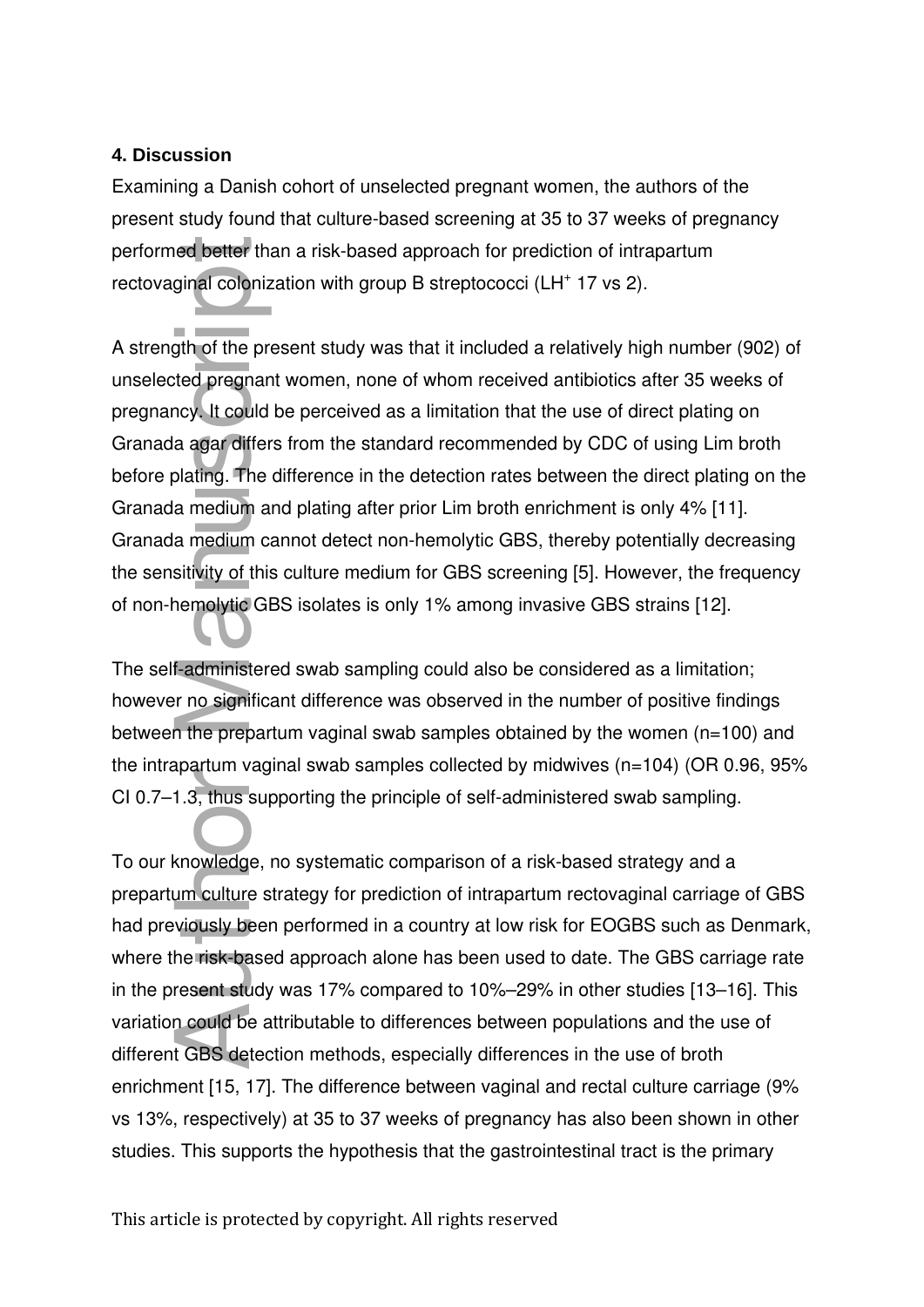reservoir of GBS, and that vaginal colonization indicates the spread of GBS from the rectum [14, 15].

The present study indicated that culture-based screening performed better than the risk-based approach for identification of women in labor with rectovaginal colonization of GBS. This may explain why most neonates with EOGBS are delivered by women without risk factors [2, 4, 18, 19].

The findings of the present study were, to some extent, supported by prior publications. Daniels and colleagues [20] found that 29% of the women with one or more risk factors were actually carrying GBS, and up to 19% without risk factors were GBS carriers. Furthermore, longitudinal studies of GBS carriage have demonstrated that approximately 50% of all pregnant women remain GBS-negative during pregnancy, 20%–40% are intermittently GBS-positive, and 10%–30% are GBS-positive at each examination [16, 17, 21]. However, it was surprising to find that 78% of the GBS culture-positive cases at 35 to 37 weeks of pregnancy were still GBS-positive during labor in the present study population. El Helali [22] and colleagues found this figure to be 58% in a French population. risk-based approach f<br>colonization of GBS. 1<br>delivered by women w<br>The findings of the pre<br>publications. Daniels a<br>more risk factors were<br>were GBS carriers. Fu<br>demonstrated that app<br>during pregnancy, 20°<br>GBS-positive at eac

Screening in order to prevent rare diseases such as EOGBS may not be costeffective, as it may be expensive and associated with a high false positive rate, causing unnecessary use of antibiotics. If the unnecessary use of antibiotics is considered to be problematic because of the possible negative influence on the microbiome of the neonate [23, 24], increased incidence of antibiotic drug resistance, and a risk of anaphylaxis in the mother [25], other strategies could potentially be considered such as rapid and accurate intrapartum bedside tests for rectovaginal carriage of GBS [7, 8].

### **Acknowledgements**

The study was supported by Forskningsraadet Lillebaelt Hospital, Udviklingsraadet Lillebaelt Hospital, Johs. M. Klein og Hustrus Mindelegat, Region of Southern Denmark, and Farusa Emballage A/S.

#### **Conflict of interests**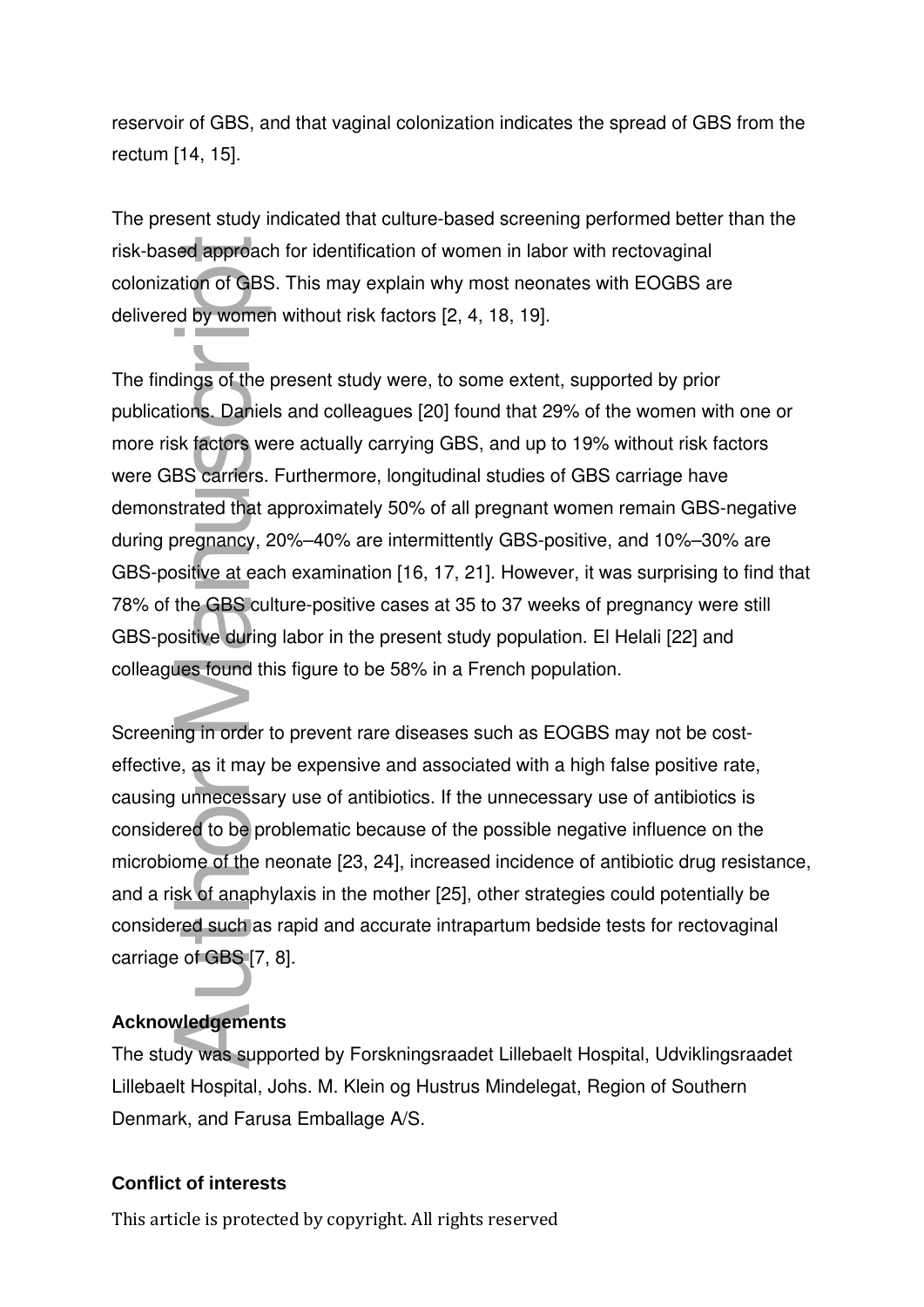The authors have no conflicts of interest.

### **Author contributions**

All authors contributed to the conception and design of the study, the collection, analysis and interpretation of data, and writing and revising the manuscript. All authors approved the final published version of the article.

# **References**

1. Kolkman, D.G., Rijnders, M. E., Wouters, M. G., van den Akker-van Marle, M. E., van der Ploeg, C. K., de Groot, C. J. et al, Implementation of a costeffective strategy to prevent neonatal early-onset group B haemolytic streptococcus disease in the Netherlands. BMC Pregnancy Childbirth, 2013. 13: p. 155. analysis and interpretation compared the final procedure of the Marle, M. E., van der Ploeg, effective strategy to prevent disease in the Netherlands.<br>
2. Heath, P.T., Ba Efstratiou, A. et al, Group B<br>
Arch Dis Child, 2009

2. Heath, P.T., Balfour, G. F., Tighe, H., Verlander, N. Q., Lamagni, T. L., Efstratiou, A. et al, Group B streptococcal disease in infants: a case control study. Arch Dis Child, 2009. 94(9): p. 674-80.

3. Prevention of Early-onset Neonatal Group B Streptococcal Disease: Green-top Guideline No. 36. BJOG, 2017. 124(12): p. e280-e305.

4. Schrag, S., Gorwitz, R., Fultz-Butts, K., Schuchat, A., Prevention of perinatal group B streptococcal disease. Revised guidelines from CDC. MMWR Recomm Rep, 2002. 51(RR-11): p. 1-22.

5. Verani JR, M.L., Schrag SJ., Prevention of perinatal group B streptococcal disease. Revised guidelines from CDC, 2010. MMWR Recomm Rep, 2010. 59(RR-10): p. 1-36.

6. Ekelund, K., and Konradsen, H.B., Invasive group B streptococcal disease in infants: a 19-year nationwide study. Serotype distribution, incidence and recurrent infection. Epidemiol Infect, 2004. 132(6): p. 1083-90.

7. Khalil, M.R.U., N.; Thorsen, P. B.; Moller, J. K., Intrapartum PCR assay versus antepartum culture for assessment of vaginal carriage of group B streptococci in a Danish cohort at birth. PLoS One, 2017. 12(7): p. e0180262.

8. Khalil, M.R.U., N.; Thorsen, P. B.; Henriksen, B.; Moller, J. K., Riskbased screening combined with a PCR-based test for group B streptococci diminishes the use of antibiotics in laboring women. Eur J Obstet Gynecol Reprod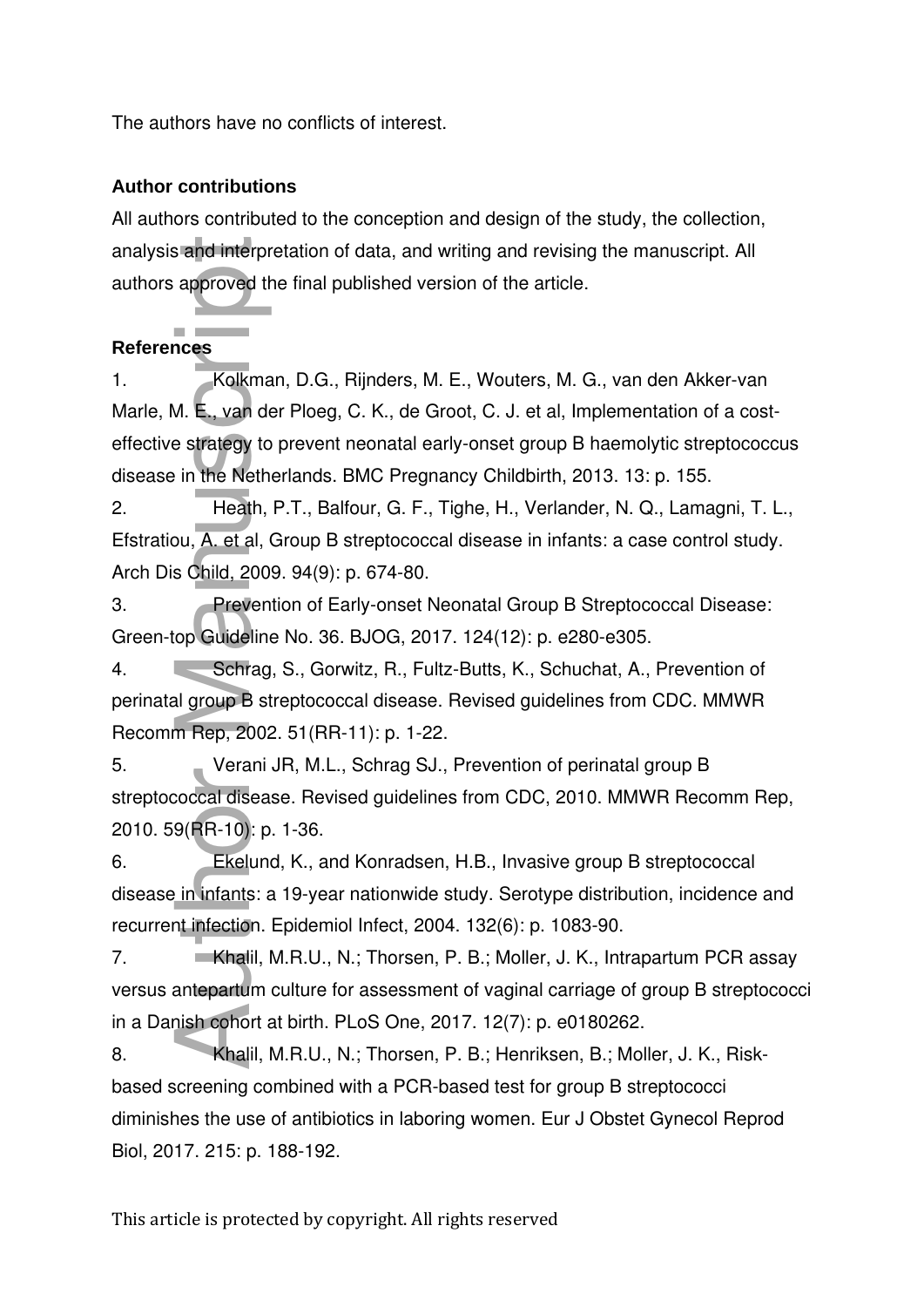9. Price, D., Shaw, E., Howard, M., Zazulak, J., Waters, H., and Kaczorowski, J., Self-sampling for group B streptococcus in women 35 to 37 weeks pregnant is accurate and acceptable: a randomized cross-over trial. J Obstet Gynaecol Can, 2006. 28(12): p. 1083-8.

10. **Mercer, B.M., Taylor, M. C., Fricke, J. L., Baselski, V. S., and Sibai, B.** M., The accuracy and patient preference for self-collected group B Streptococcus cultures. Am J Obstet Gynecol, 1995. 173(4): p. 1325-8.

11. El Aila, N.A., Tency, I., Claeys, G., Saerens, B., Cools, P., Verstraelen, H., et al., Comparison of different sampling techniques and of different culture methods for detection of group B streptococcus carriage in pregnant women. BMC Infect Dis, 2010. 10: p. 285. Morch, B.M., Taylor, M. C., Fricke, J. L., Base<br>
M., The accuracy and patient preference for self-collected<br>
cultures. Am J Obstet Gynecol, 1995. 173(4): p. 1325-8.<br>
11. El Aila, N.A., Tency, I., Claeys, G., Saerens, B<br>
H.

12. Rodriguez-Granger, J., Spellerberg, B., Asam, D., and Rosa-Fraile, M., Non-haemolytic and non-pigmented group b streptococcus, an infrequent cause of early onset neonatal sepsis. Pathog Dis, 2015. 73(9): p. ftv089.

13. Brimil, N., Barthell, E., Heindrichs, U., Kuhn, M., Lutticken, R., and Spellerberg, B., Epidemiology of Streptococcus agalactiae colonization in Germany. Int J Med Microbiol, 2006. 296(1): p. 39-44.

14. Schrag, S.J., Zell, E. R., Lynfield, R., Roome, A., Arnold, K. E., Craig, A. S., et al., A population-based comparison of strategies to prevent early-onset group B streptococcal disease in neonates. N Engl J Med, 2002. 347(4): p. 233-9.

15. Valkenburg-van den Berg, A.W., Sprij, A. J., Oostvogel, P. M., Mutsaers, J. A., Renes, W. B., Rosendaal, F. R., et al., Prevalence of colonisation with group B Streptococci in pregnant women of a multi-ethnic population in The Netherlands. Eur J Obstet Gynecol Reprod Biol, 2006. 124(2): p. 178-83.

16. Yancey, M.K., Schuchat, A., and Duff, P., Ethical issues associated with routine screening and prophylaxis for group B streptococcus in pregnancy. Infect Dis Obstet Gynecol, 1996. 4(1): p. 36-42.

17. **Hansen, S.M., Uldbjerg, N., Kilian, M., and Sorensen, U. B., Dynamics** of Streptococcus agalactiae colonization in women during and after pregnancy and in their infants. J Clin Microbiol, 2004. 42(1): p. 83-9.

18. Main, E.K., Slagle, T., Prevention of early-onset invasive neonatal group B streptococcal disease in a private hospital setting: the superiority of culture-based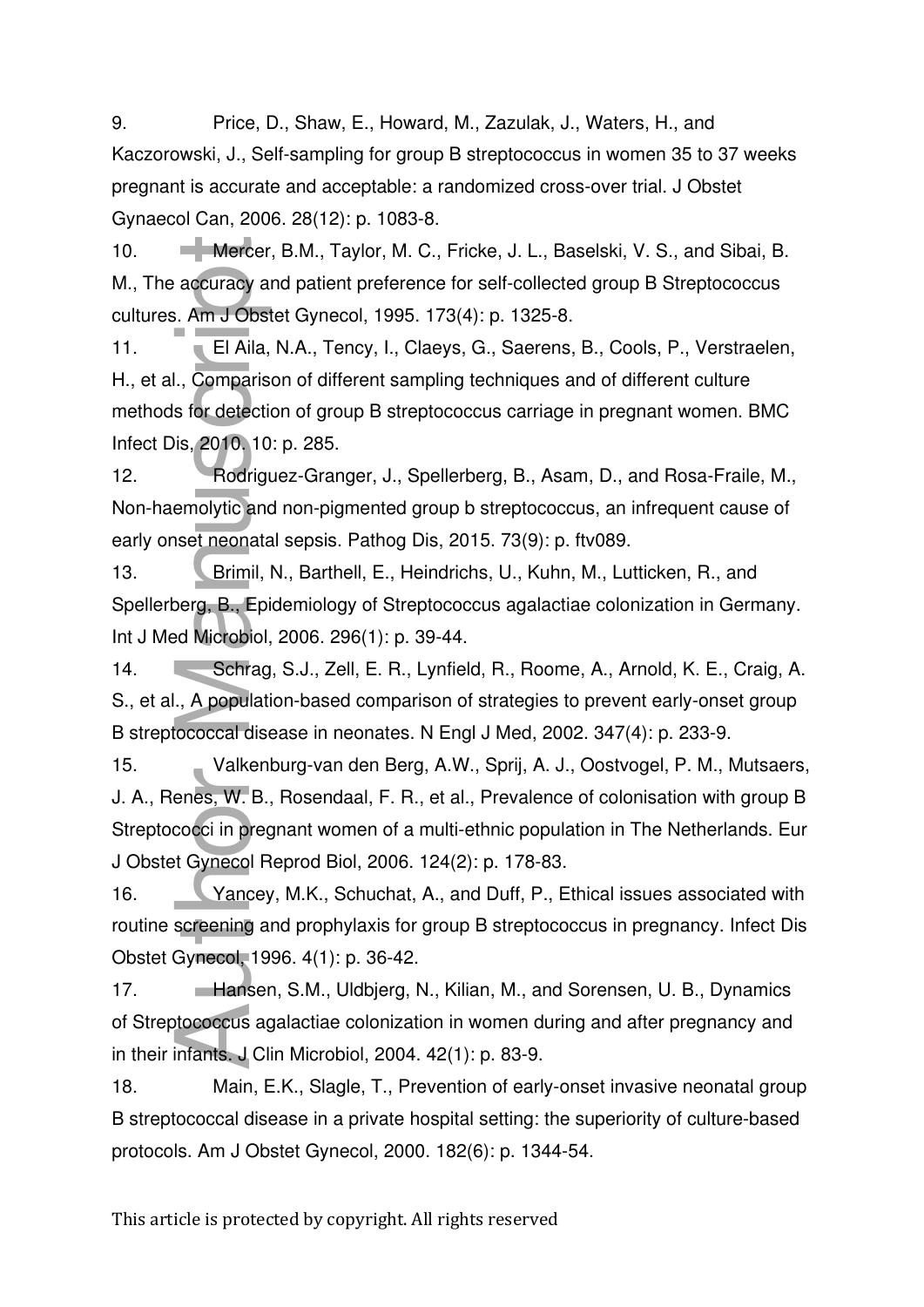19. Gilson, G.J., Christensen, F., Romero, H., Bekes, K., Silva, L., Qualls, C. R., Prevention of group B streptococcus early-onset neonatal sepsis: comparison of the Center for Disease Control and prevention screening-based protocol to a riskbased protocol in infants at greater than 37 weeks' gestation. J Perinatol, 2000. 20(8 Pt 1): p.  $491-5.$ 

20. Daniels, J.P., Gray, J., Pattison, H. M., Gray, R., Hills, R. K., Khan, K. S. et al, Intrapartum tests for group B streptococcus: accuracy and acceptability of screening. BJOG, 2011. 118(2): p. 257-65.

21. Allardice, J.G., Baskett, T. F., Seshia, M. M., Bowman, N., Malazdrewicz, R., Perinatal group B streptococcal colonization and infection. Am J Obstet Gynecol, 1982. 142(6 Pt 1): p. 617-20.

22. El Helali, N., Nguyen, J. C., Ly, A., Giovangrandi, Y., and Trinquart, L., Diagnostic accuracy of a rapid real-time polymerase chain reaction assay for universal intrapartum group B streptococcus screening. Clin Infect Dis, 2009. 49(3): p. 417-23. **Figure 1**<br> **Figure 1 Figure 1**<br> **Figure 1**<br> **Figure 1**<br> **Figure 1**<br> **Figure 1**<br> **Figure 1**<br> **Figure 1**<br> **Figure 1**<br> **Figure 1**<br> **Figure 1**<br> **Figure 1**<br> **Figure 1**<br> **Figure 1**<br> **Figure 1**<br> **Figure 1**<br> **Figure 1**<br> **Figure** 

23. Romero, R., and Korzeniewski, S. J., Are infants born by elective cesarean delivery without labor at risk for developing immune disorders later in life? Am J Obstet Gynecol, 2013. 208(4): p. 243-6.

24. Azad, M.B., Konya, T., Persaud, R. R., Guttman, D. S., Chari, R. S., Field, C. J. et al, Impact of maternal intrapartum antibiotics, method of birth and breastfeeding on gut microbiota during the first year of life: a prospective cohort study. BJOG, 2016. 123(6): p. 983-993.

25. Chaudhuri, K., Gonzales, J., Jesurun, C. A., Ambat, M. T., Mandal-Chaudhuri, S., Anaphylactic shock in pregnancy: a case study and review of the literature. Int J Obstet Anesth, 2008. 17(4): p. 350-7.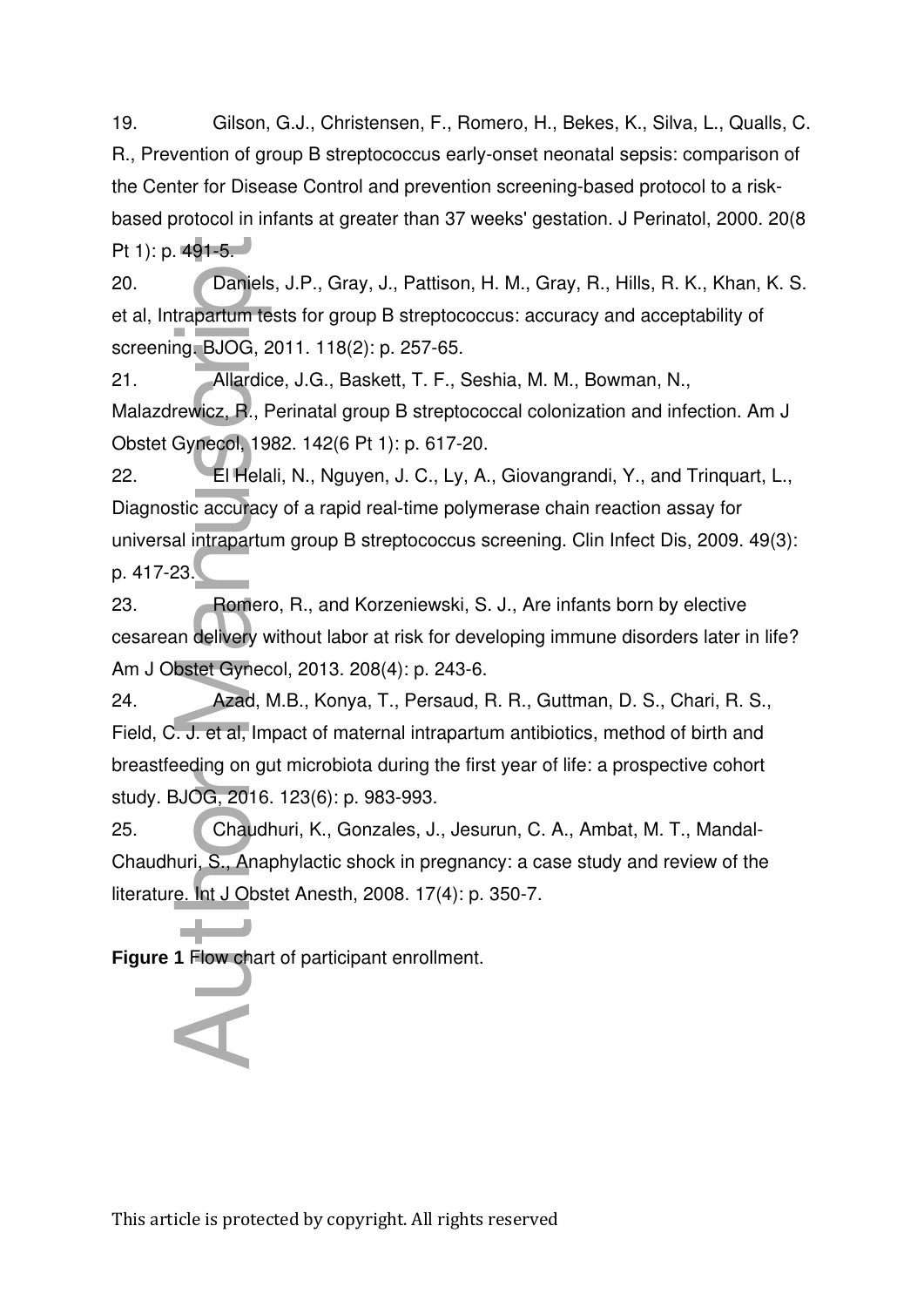| Variable                                  |                              | Rectovaginal intrapartum culture |       |
|-------------------------------------------|------------------------------|----------------------------------|-------|
|                                           | (Reference standard) (n=902) |                                  |       |
|                                           | Positive                     | Negative                         | Total |
| Participants having specified risk factor |                              |                                  |       |
| Positive                                  | 32                           | 76                               | 108   |
| Negative                                  | 123                          | 671                              | 794   |
| Rectovaginal prepartum culture            |                              |                                  |       |
| Positive                                  | 121                          | 35                               | 156   |
| Negative                                  | 34                           | 712                              | 746   |
| Total                                     | 155                          | 747                              | 902   |

**Table 1** Concordance between prediction of intrapartum GBS colonization detected by risk-based approach and rectovaginal prepartum culture.

|  |  |  | Table 2 Intrapartum rectovaginal GBS carriage rates and risk factor status (n=902). <sup>a</sup> |
|--|--|--|--------------------------------------------------------------------------------------------------|
|--|--|--|--------------------------------------------------------------------------------------------------|

| Participants having specified risk factor                                                                                    |                      |                                     |     |  |
|------------------------------------------------------------------------------------------------------------------------------|----------------------|-------------------------------------|-----|--|
| Positive                                                                                                                     | 32                   | 76                                  | 108 |  |
| Negative                                                                                                                     | 123                  | 671                                 | 794 |  |
| Rectovaginal prepartum culture                                                                                               |                      |                                     |     |  |
| Positive                                                                                                                     | 121                  | 35                                  | 156 |  |
| Negative                                                                                                                     | 34                   | 712                                 | 746 |  |
| Total                                                                                                                        | 155                  | 747                                 | 902 |  |
| Abbreviation: GBS, group B streptococci.<br>Table 2 Intrapartum rectovaginal GBS carriage rates and risk factor status (n=90 |                      |                                     |     |  |
| Participants having specified risk factor                                                                                    |                      | Intrapartum rectovaginal culture    |     |  |
|                                                                                                                              |                      | GBS-positive rate                   |     |  |
| EOGBS in previous delivery                                                                                                   | $\overline{0}/1$ (0) |                                     |     |  |
| GBS bacteriuria during current pregnancy                                                                                     | 19/30 (63)           |                                     |     |  |
| Fever $(238.0^{\circ}C)$                                                                                                     | 1/9(11)              |                                     |     |  |
| ROM ≥18 hours                                                                                                                | 12/68 (18)           |                                     |     |  |
| One or more risk factors                                                                                                     | 32/108 (30)          |                                     |     |  |
| No risk factor present                                                                                                       | 123/794 (15)         |                                     |     |  |
| Total                                                                                                                        |                      | 155/902 (17)                        |     |  |
| Abbreviation: EOGBS, early-onset group B streptococci; GBS, group B streptoco                                                |                      |                                     |     |  |
| membranes.                                                                                                                   |                      |                                     |     |  |
| <sup>a</sup> Values given as number/denominator (percentage).                                                                |                      |                                     |     |  |
|                                                                                                                              |                      |                                     |     |  |
| Table 3 Performance characteristics of GBS by risk-based screening and rectova                                               |                      |                                     |     |  |
| 37 weeks of pregnancy using rectovaginal intrapartum culture as the reference s                                              |                      |                                     |     |  |
| One or more Risk factors<br>Variable                                                                                         |                      | Rectovaginal culture samples at 35- |     |  |
| $(n=902)$                                                                                                                    |                      | pregnancy (n=902)                   |     |  |
| Sensitivity 32/155 (21 [15-28])                                                                                              |                      | 121/155 (78 [71-84])                |     |  |

Abbreviation: EOGBS, early-onset group B streptococci; GBS, group B streptococci; ROM; rupture of membranes.



**Table 3** Performance characteristics of GBS by risk-based screening and rectovaginal culture at 35– 37 weeks of pregnancy using rectovaginal intrapartum culture as the reference standard. $a$ 

| Variable    | One or more Risk factors | Rectovaginal culture samples at 35-37 weeks of |
|-------------|--------------------------|------------------------------------------------|
|             | $(n=902)$                | pregnancy (n=902)                              |
| Sensitivity | 32/155 (21 [15-28])      | 121/155 (78 [71-84])                           |
| Specificity | 671/747 (90 [87-92])     | 712/747 (95 [94-97])                           |
| <b>PPV</b>  | 32/108 (30 [22-38])      | 121/156 (78 [70-84])                           |
| <b>NPV</b>  | 671/794 (85 [83-86])     | 712/746 (95 [94-97])                           |
| $LH^+$      | $2(1-3)^{b}$             | 17 $(12-23)$ <sup>b</sup>                      |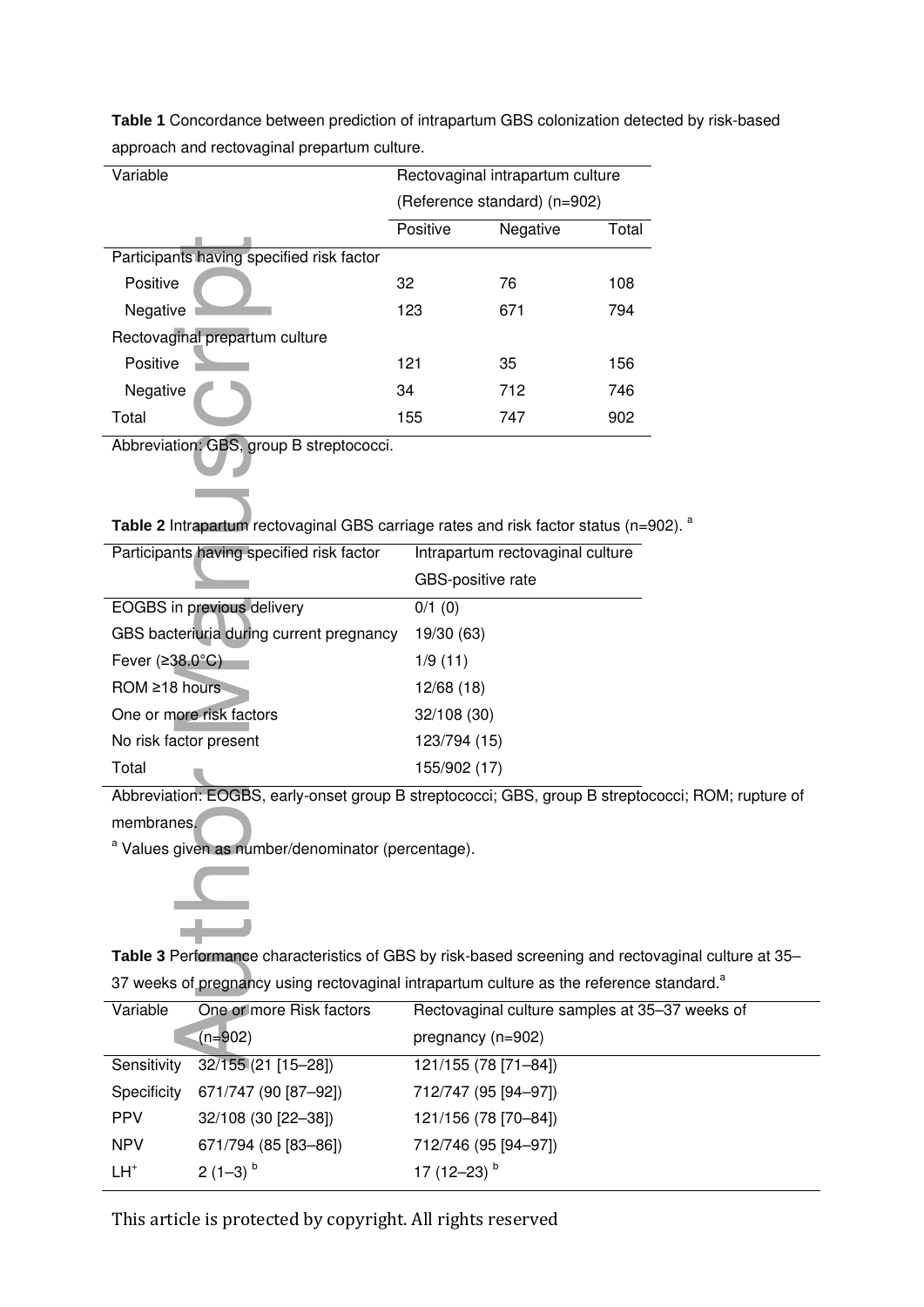Abbreviations: CI, confidence interval; GBS, group B streptococci; LH+, positive likelihood ratio; NPV, negative predictive value; PPV, positive predictive value.

<sup>a</sup> Values are given as number/denominator (percentage [95% CI]), unless indicated otherwise.

 $<sup>b</sup>$  Value given are absolute numbers (95% CI).</sup>

Author Manuscript **Contract Contract**  $\overline{\phantom{0}}$ Author Manusci